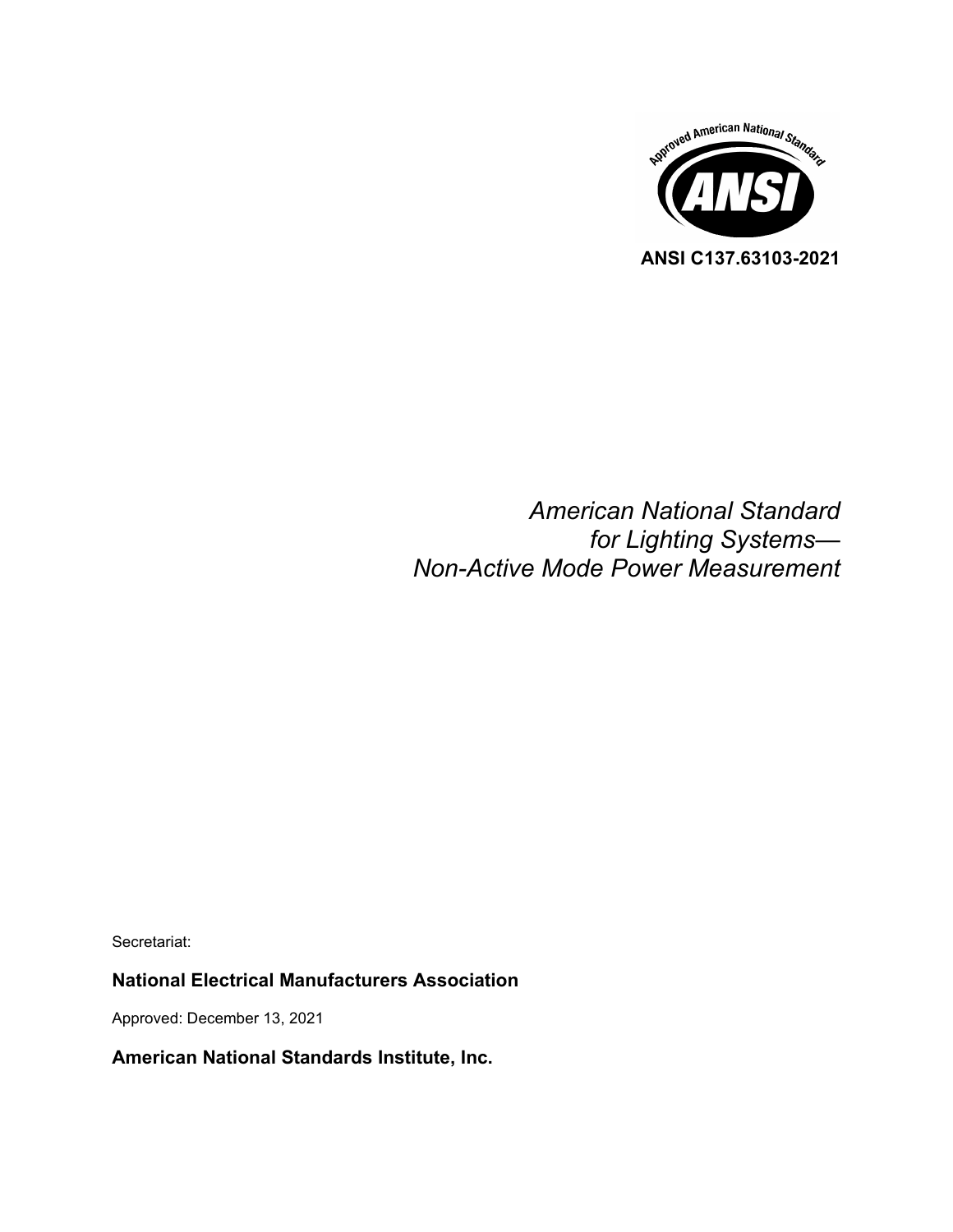#### **NOTICE AND DISCLAIMER**

The information in this publication was considered technically sound by the consensus of persons engaged in the development and approval of the document at the time it was developed. Consensus does not necessarily mean that there is unanimous agreement among every person participating in the development of this document.

ANSI standards and guideline publications, of which the document contained herein is one, are developed through a voluntary consensus standards development process. This process brings together volunteers and/or seeks out the views of persons who have an interest in the topic covered by this publication. While NEMA administers the process to promote fairness in the development of consensus, it does not write the document and it does not independently test, evaluate, or verify the accuracy or completeness of any information or the soundness of any judgments contained in its standards and guideline publications.

NEMA disclaims liability for any personal injury, property, or other damages of any nature whatsoever, whether special, indirect, consequential, or compensatory, directly or indirectly resulting from the publication, use of, application, or reliance on this document. NEMA disclaims and makes no guaranty or warranty, expressed or implied, as to the accuracy or completeness of any information published herein, and disclaims and makes no warranty that the information in this document will fulfill any of your particular purposes or needs. NEMA does not undertake to guarantee the performance of any individual manufacturer or seller's products or services by virtue of this standard or guide.

In publishing and making this document available, NEMA is not undertaking to render professional or other services for or on behalf of any person or entity, nor is NEMA undertaking to perform any duty owed by any person or entity to someone else. Anyone using this document should rely on his or her own independent judgment or, as appropriate, seek the advice of a competent professional in determining the exercise of reasonable care in any given circumstances. Information and other standards on the topic covered by this publication may be available from other sources, which the user may wish to consult for additional views or information not covered by this publication.

NEMA has no power, nor does it undertake to police or enforce compliance with the contents of this document. NEMA does not certify, test, or inspect products, designs, or installations for safety or health purposes. Any certification or other statement of compliance with any health- or safety-related information in this document shall not be attributable to NEMA and is solely the responsibility of the certifier or maker of the statement.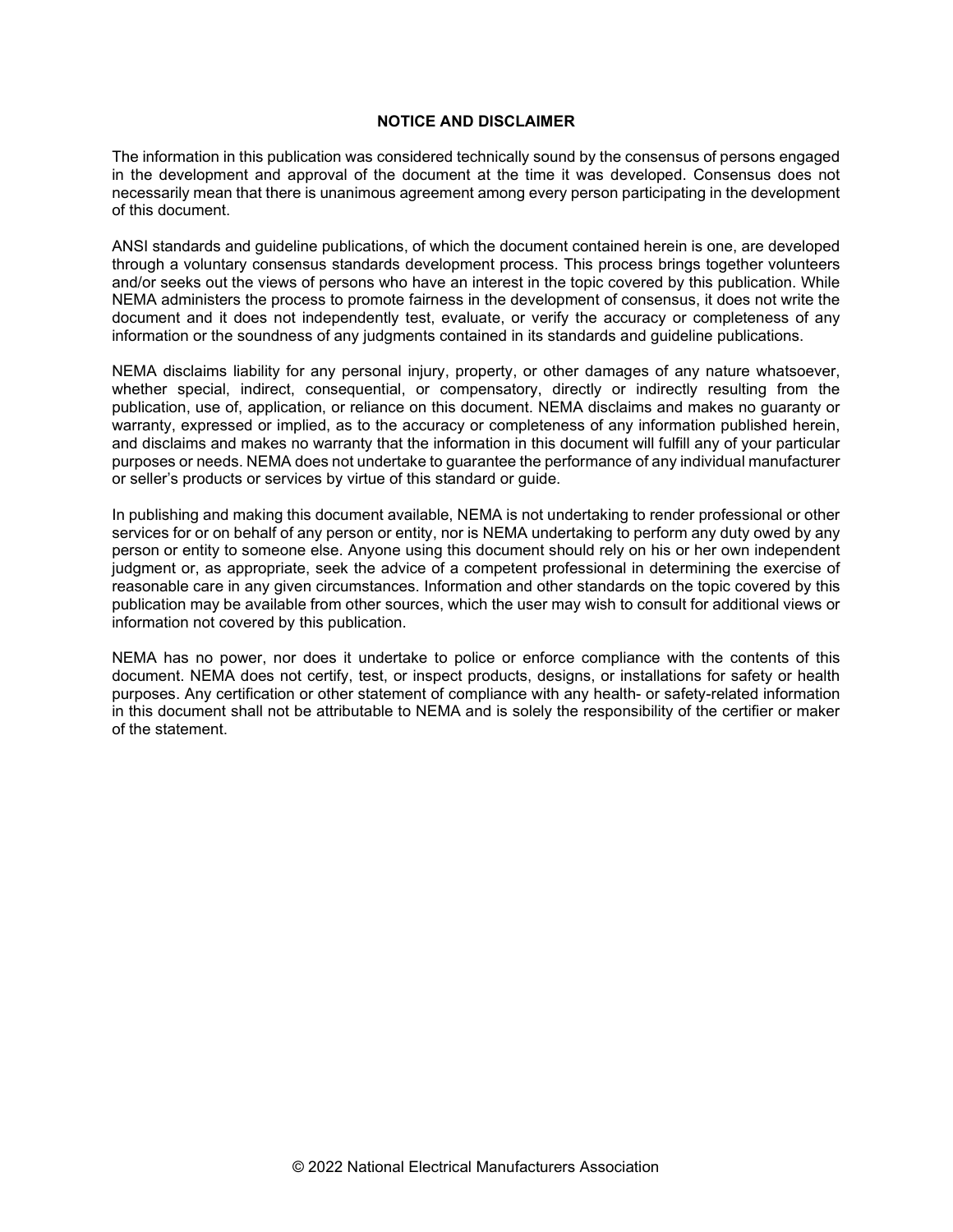# **AMERICAN NATIONAL STANDARD**

Approval of an American National Standard requires verification by The American National Standards Institute, Inc. (ANSI) that the requirements for due process, consensus, and other criteria for approval have been met by the standards developer. An American National Standard implies a consensus of those substantially concerned with its scope and provisions. Consensus is established when, in the judgment of the ANSI Board of Standards Review, substantial agreement has been reached by directly, and materially affected interests. Substantial agreement means much more than a simple majority, but not necessarily unanimity. Consensus requires that all views and objections be considered, and that a concerted effort be made toward their resolution.

The existence of an American National Standard does not in any respect preclude anyone, whether s/he has approved the standard or not, from manufacturing, marketing, purchasing, or using products, processes, or procedures not conforming to the standards. It is intended as a guide to aid the manufacturer, the consumer, and the general public.

The American National Standards Institute, Inc., does not develop standards and will in no circumstances give an interpretation of any American National Standard. Moreover, no person shall have the right or authority to issue an interpretation of an American National Standard in the name of the American National Standards Institute, Inc. Requests for interpretations should be addressed to the secretariat or sponsor whose name appears on this title page.

**CAUTION NOTICE:** This American National Standard may be revised or withdrawn at any time. The procedures of the American National Standards Institute, Inc., require that action be taken periodically to reaffirm, revise, or withdraw this standard. Purchasers of American National Standards may receive current information on all standards by calling or writing the American National Standards Institute, Inc.

*Published by:*

**National Electrical Manufacturers Association 1300 North 17th Street, Suite 900 Rosslyn, Virginia 22209**

© 2022 National Electrical Manufacturers Association

All rights, including translation into other languages, reserved under the Universal Copyright Convention, the Berne Convention for the Protection of Literary and Artistic Works, and the International and Pan American copyright conventions.

No part of this publication may be reproduced in any form, in an electronic retrieval system or otherwise, without prior written permission of the publisher.

Printed in the United States of America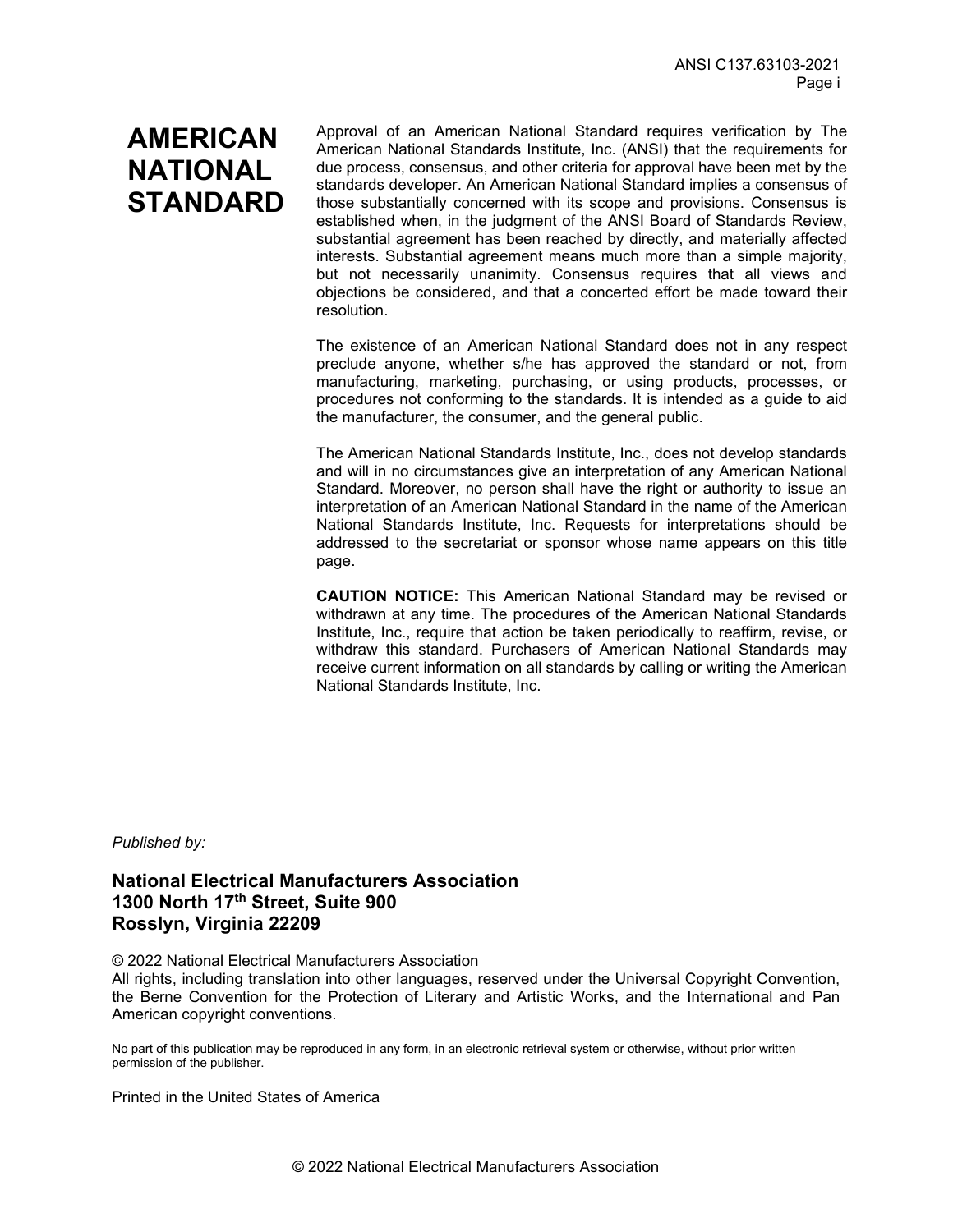<span id="page-3-0"></span>**Foreword** (This foreword is not part of ANSI C137.63103-2021)

Proposals for modification or improvement of this standard are welcome. They should be sent to the National Electrical Manufacturers Association, 1300 North 17<sup>th</sup> Street, Suite 900, Arlington, VA 22209 or sent via the NEMA website [\(http://www.nema.org\)](http://www.nema.org/).

This standard was processed and approved by the Accredited Committee on Lighting Systems, C137. Committee approval of the standard does not necessarily imply that all committee members voted for that approval.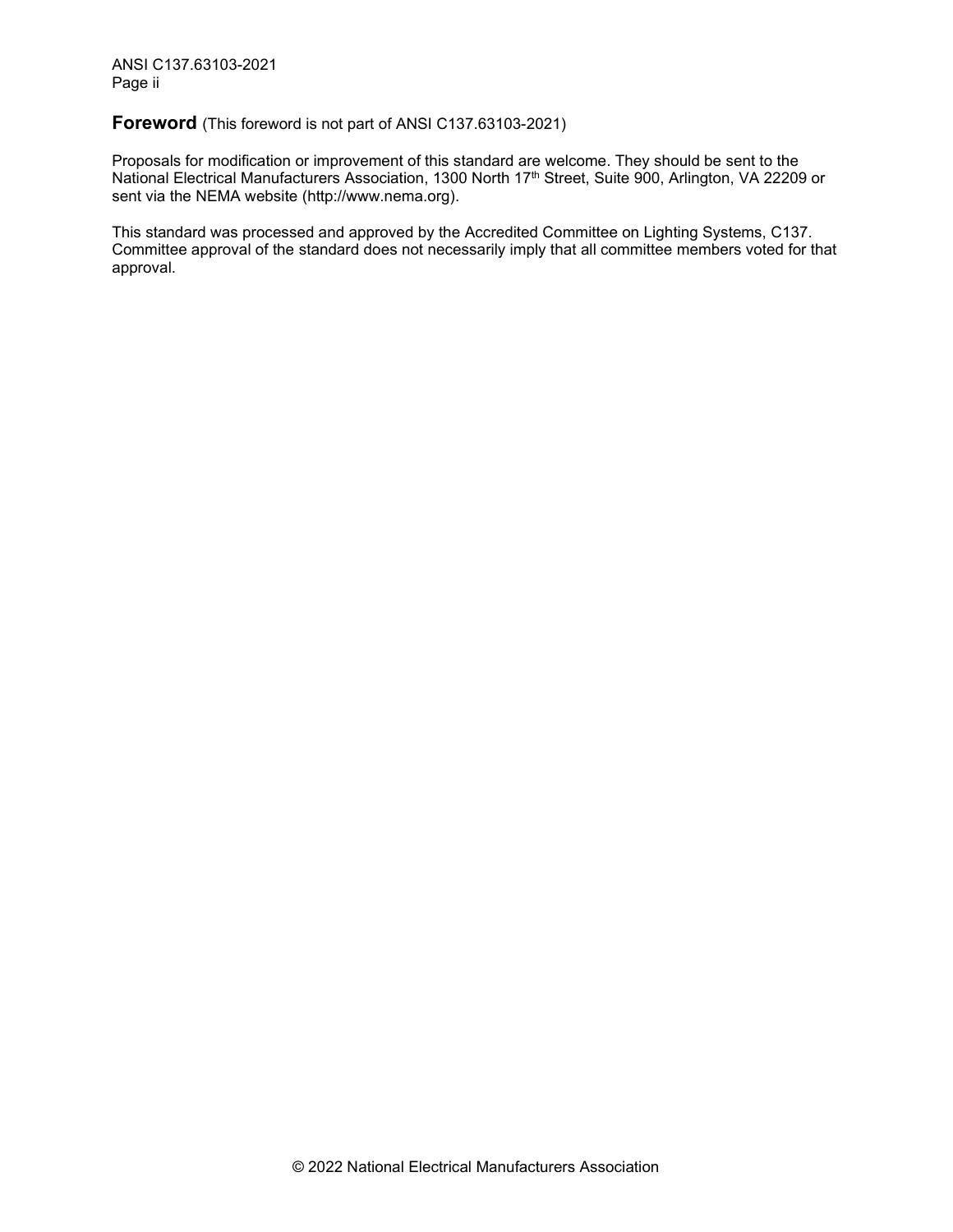# **Contents**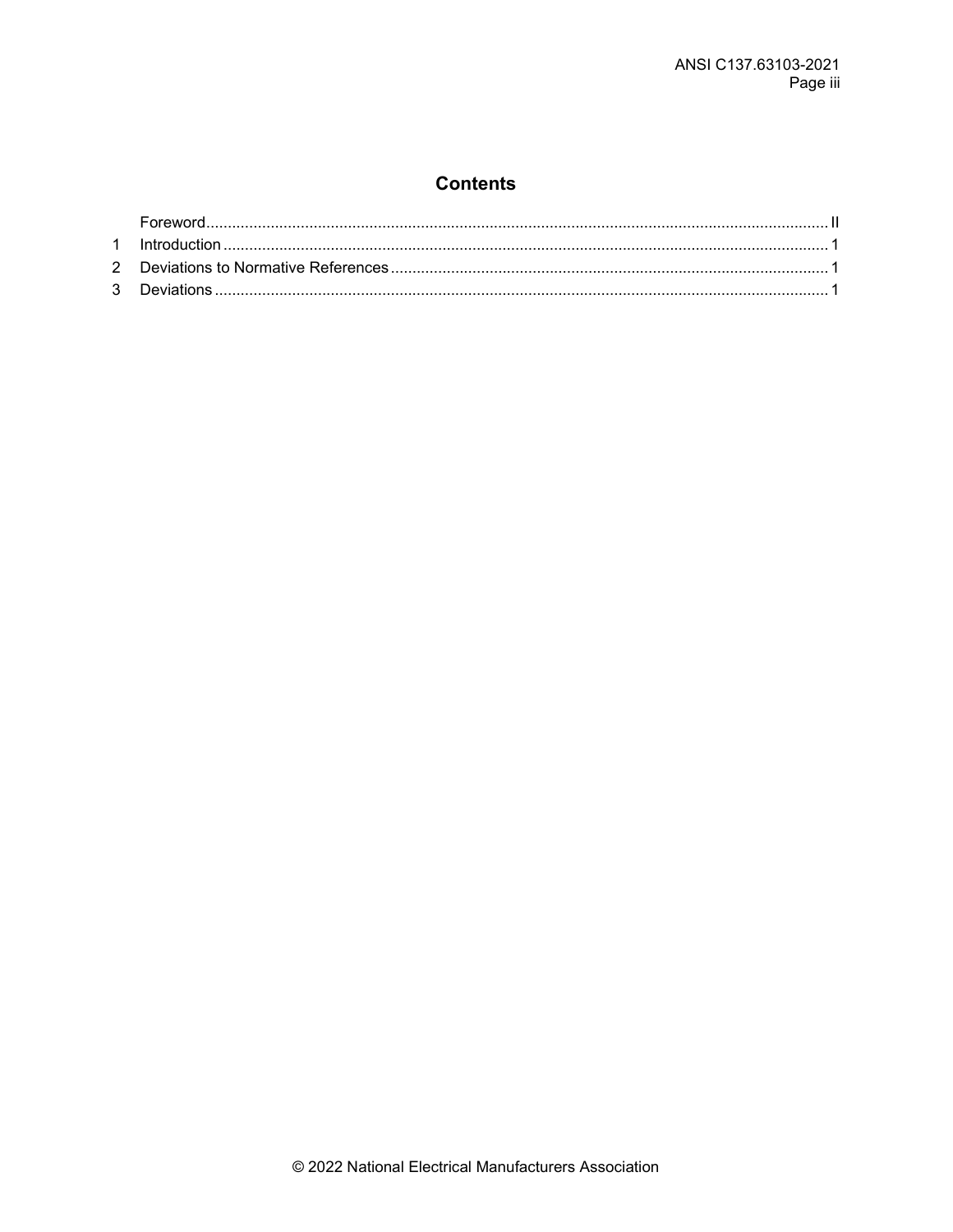**< This page left blank intentionally. >**